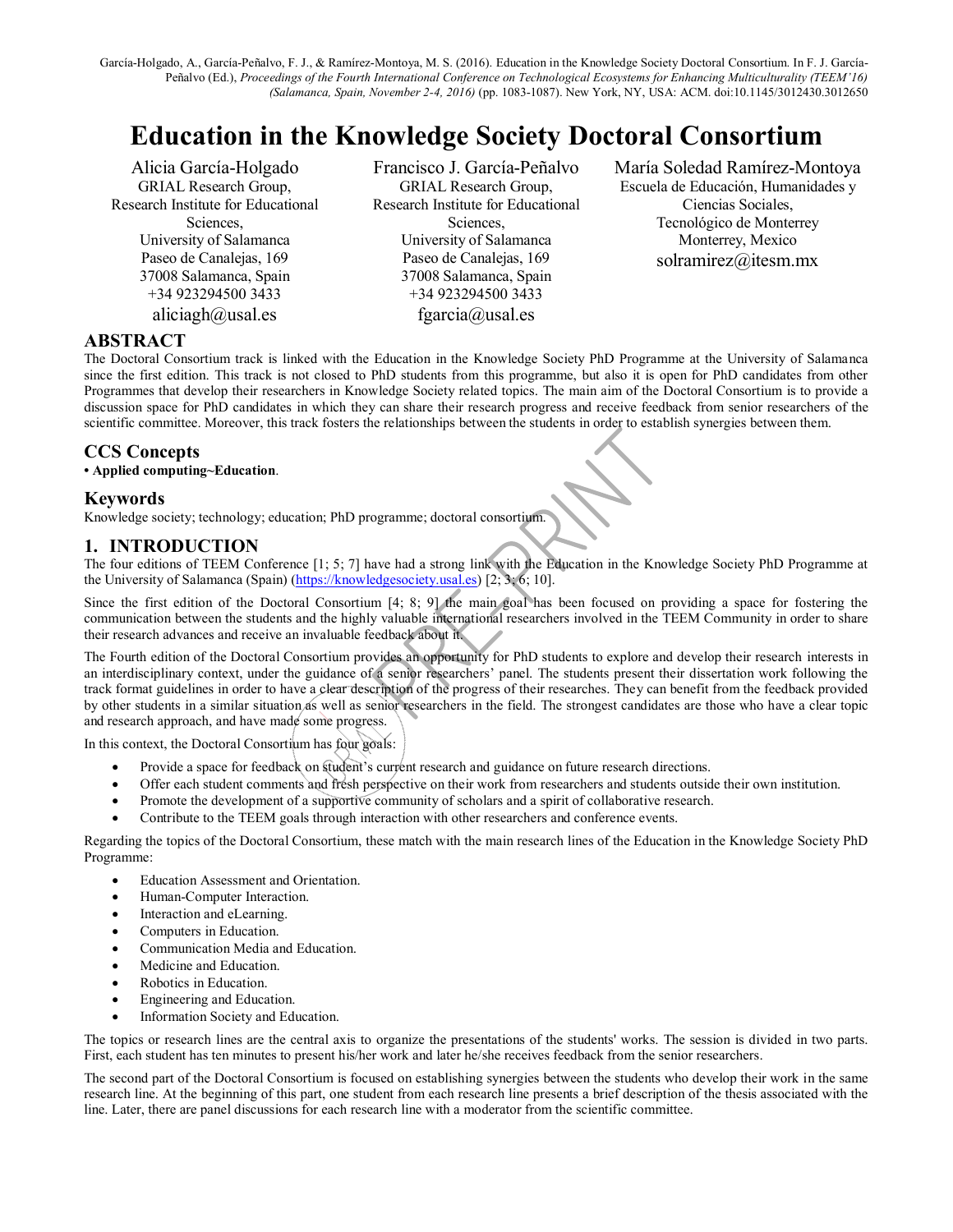The paper has been divided into two sections. The first section presents briefly the Education in the Knowledge Society PhD Programme. The second section presents the papers that compose this track of the Fourth edition of TEEM Conference.

## **2. EDUCATION IN THE KNOWLEDGE SOCIETY PHD PROGRAMME**

The PhD Programme on Education in the Knowledge Society arises within the Research Institute for Educational Sciences (IUCE – [http://iuce.usal.es\)](http://iuce.usal.es/) at the University of Salamanca (Spain), following the Spanish Royal Decree 99/2011. The main aim of this PhD Programme is highlight the teaching-learning processes as driving force of the Knowledge Society, in order to discuss and generate new knowledge about the learning as a key element of the Knowledge Society, including both the Social Sciences studies and the new technological advances but within a synergic and symbiotic approach [3].

The focus of this program is fully interdisciplinary, supported mainly by the Recognized Research Groups at the University of Salamanca:<br>GRIAL (http://grial.usal.es) [11], GITE (http://gite213.usal.es), OCA (http://campus. GRIAL [\(http://grial.usal.es\)](http://grial.usal.es/) [11], GITE [\(http://gite213.usal.es\)](http://gite213.usal.es/), OCA [\(http://campus.usal.es/~oca/\)](http://campus.usal.es/~oca/), VISUALMED [\(http://visualmed.usal.es\)](http://visualmed.usal.es/), Robotics and Society Group [\(http://gro.usal.es\)](http://gro.usal.es/) y E-LECTRA [\(http://electra.usal.es\)](http://electra.usal.es/).

The PhD Programme provides an environment where knowledge creation and its visibility and dissemination are main goals. In order to reach them, the scientific knowledge management of the Programme is supported by a technological ecosystem that combines technology and methodology to provide tools both PhD students and researchers. The main components of the ecosystem are the PhD portal [\(http://knowledgesociety.usal.es\)](http://knowledgesociety.usal.es/) and a set of social tools such as SlideShare to share presentations [\(http://www.slideshare.net/knowedgesociety\)](http://www.slideshare.net/knowedgesociety) or a Youtube channel to share seminars and conferences [\(http://youtube.com/knowledgesocietyphd\)](http://youtube.com/knowledgesocietyphd).

#### **3. TRACK ORGANIZATION**

This section describes the twenty-one contributions accepted to participate in this Doctoral Consortium grouped by the main research line to which they belong.

## **3.1 Information Society and Education**

#### *3.1.1 National Repository of Academic, Scientific, Technological and Innovation Information (CTI.MX)/México. An Analysis on the Beta Version Implementation*

This paper is part of the case study that evaluates the implementation process of the Mexican government's policy of Open Access, Access to the Scientific, Technological and of Innovation Information and of the National Repository, promulgated on May 2014. The aim of this work is presented the preliminary observations that are result of a first assessment stage of the implementation of the Beta version of the National Repository of Academic, Scientific, Technological and Innovation Information (CTI.MX)/ Mexico. This first analysis is based on empirical observation, on the user's experience and on a preliminary contrast with both the guidelines and standards adopted as international common practice, as well as with the guidelines issued by CONACyT (Mexico's National Council of Science and Technology), since it is the federal government's office in charge of the creation, operation and development of the CTI.MX.

#### *3.1.2 Creating quality standards for scientific content in digital environments through the development of a utility model*

Currently there is a problem when assessing monographs: lack of method and clear indicators to measure the prestige and quality of the publishers and their works. There are precedents that attempt to solve these deficiencies, but they have biases. Research groups such as E-LECTRA or EPUC, other entities (REBIUN, UNE, FECYT or ANECA) and PhD programs (Education in the Knowledge Society at the University of Salamanca), have revealed the nature of this problem that affects negatively on the perception that people have of researchers and institutions. On the other hand, to generate any evaluation system in the current landscape of scientific publishing, the technical needs of both publishers and resources must be taken into account by specific criteria and indicators and, as far as possible, trying to generate a multifunctional tool for all kinds of scientific publication. This paper tackles the steps to define quality standards for scientific content in digital environments through the development of a utility model.

#### *3.1.3 Open access to educational resources in energy and sustainability: Usability evaluation prototype for repositories*

The purpose of this paper is to show a PhD dissertation research plan, which aims to assess whether the users' experience of users to perform various tasks in an open access repository, increases by integrating Discovery Tools. The tasks to perform by the users are management and information design, dissemination and searches of open educational resources (OER) of sustainability energy. This research aims to develop a usability evaluation prototype, which will offer new insights in the design of the information architecture. In the first stage, the criteria will be selected to measure the level of usability of the tasks to evaluate and develop the analysis of the current interactive design of the web repository. In the second stage, will consist of measure, once implemented the Discovery Tools in the web repository and check the usability level increase in relation with the criteria. The results will contribute for detect new criteria and parameters for provide flexible interfaces, specifically for the web repositories, which are a part of the technological ecosystem of the scientific activity. model with the system and the beat levels from the model with characteristics and the model with the system of the Beat levels for the Beat levels for the Beat levels for the Beat levels from the beat levels from the beat

## **3.2 Interaction and eLearning**

#### *3.2.1 Designing a model to estimate the impact and cost effectiveness of online learning platforms*

There are different methodologies that have attempted to measure profitability and impact of using online learning platforms, all of which focus on a set of quantifiable and non-quantifiable aspects. These methods consider different items from various perspectives. The purpose of this work is to assess each one and determine the suitable indicators applicable to the reality of higher education in Ecuador. A hybrid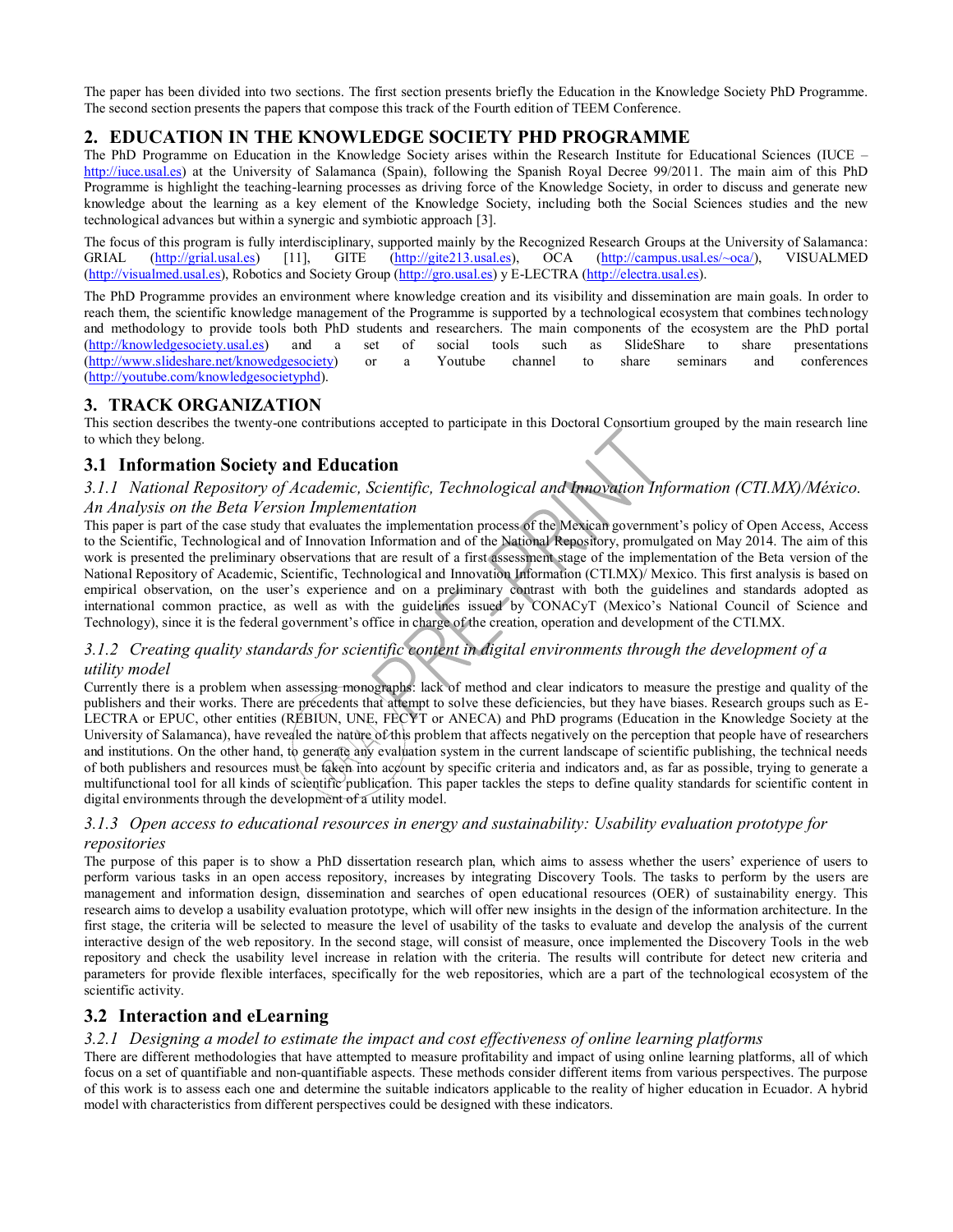#### *3.2.2 Personal social network as a facilitating tool for collaborative knowledge construction*

The purpose of the study is to analyse the interactions of students in social networks when running collaborative work with the intention of proposing an instructional model that allows determining when interpersonal interactions provide added value in collaborative knowledge construction.

#### *3.2.3 Websites of learning support in Primary and High School in Portugal: a performance and usability study*

This study aims to evaluate the quality of educational websites focused on learning support of two degrees of education, Primary School and the High school. To develop this analysis was used a Model of Evaluation of the Quality of Educational Websites (EQEWS). This model of evaluation applied to 57 websites, according to the Likert scale of 0 to 4. This exploratory study concluded that educational websites that had better ranking with higher average values were affected by High School sites. The authors conclude that the creators of these resources are not conscience of the importance to assess their resources from heuristics evaluation, even before putting them on the Internet. It was noted the failure of the functional and technical requirements for who conceives, publishes and maintains their content online, often for lack of knowledge in handling these new technologies.

## **3.3 Computers in Education**

## *3.3.1 Challenge-based gamification as a teaching' Open Educational Innovation strategy in the energy*

#### *sustainability area*

The purpose of this paper is to show a PhD dissertation research plan about the use of gamification to promote Challenge-Based Learning through online teaching (MOOCs). The aim of the research is to assess the impact of gamification and challenge-based learning in four massive open courses of the energy sector, and the innovation levels reached by the participants. This will be done in order to solve the problems associated with the self-sustainable energy options and propose a model of challenge-based gamification that promotes open innovation in MOOCs.

#### *3.3.2 Open innovation laboratories for social modelling sustainable society sensitive to social needs*

This research is framed in the field of citizens laboratories, especially those who are driven by private institutions of higher education. The variables are going to study the interaction of participants of the laboratories, the use of technology and how to participate in a working group when different disciplines are integrated. The main objective is to analyze how the collaborative knowledge construction is achieved when you have a common problem or social impact. This project seeks to know in depth the mechanisms of collaborative knowledge construction.

#### *3.3.3 Personalized contents based in cognitive level of student's computational thinking for learning basic competencies of programming using an environment b-learning*

The main objective of the research is to determine the efficiency of using an environment b-learning in the acquisition of basic skills of programming though customizing the content for each student, to achieve a set of activities that can be used will be designed in the Moodle platform and contribute to teaching an initial programming course, considering three skill levels (basic, intermediate and advanced) of computational thinking of students. A mixed methodology approach will be implemented to achieve the objectives. The main result is to generate personalized education, a learning experience that contributes to student motivation in tune with the academic goals of initial programming courses.

#### *3.3.4 Video games in teacher training: design, implementation and assessment of an educational proposal*

The aim of this work is an overview of the doctoral thesis called "Video games in teacher training: design, implementation and evaluation of an educational proposal". The main objectives of the thesis are the following ones: to know and to analyse the primary school teachers' (in service) attitudes and the future primary school teachers' (at initial training) attitudes towards collaborative learning with video games; to design, implement and assess an educational proposal about collaborative learning with video games for the future primary school teachers (at initial training), including the use of video games and the creation of video games with software that is not necessary to have previous programming knowledge. inno is noted to the interest or the statistic methods are interesting to the participants. This research is no teacher or the participants of the participants of the bosonics, the electrom by a statistic weak in the metho

#### *3.3.5 A technology-based approach to revitalise indigenous languages and cultures in online environments*

In this paper, the authors show some facts showing the serious problems in the implementation of Intercultural Bilingual Education in the province of Chaco. The data provided here show that this education modality does not fulfill the expectations promised by the provincial or national governments. As a result indigenous languages and cultures in the province keep fading away under the pressure of the Spanish language, different religious denominations and other non-indigenous influences.

#### **3.4 Education Assessment and Orientation**

#### *3.4.1 Multilevel models for the assessment of school effectiveness using PISA scores*

The concept of school effectiveness puts the data on student assessment into perspective by taking into consideration context factors such as the socio-economic level of the students, resulting in a more equitable way of assessing school achievement. Therefore, the study of factors that can foster or hinder school effectiveness is an important field of study that can help improve the quality of our education system. The doctoral thesis aims to study these factors in the context of the region of Castile and Leon, Spain, by using data from the 2015 PISA (Programme for International Student Assessment) report. This paper provides an overview of the PhD dissertation research plan.

#### *3.4.2 Mediation practices for learning in MOOC courses to promote open innovation*

With the increase of the training offered in online environments over the last decade, one of the key elements in these training events is mediation as an enabler best results approval and learning achievements. In this context the role of mediation is key, especially when there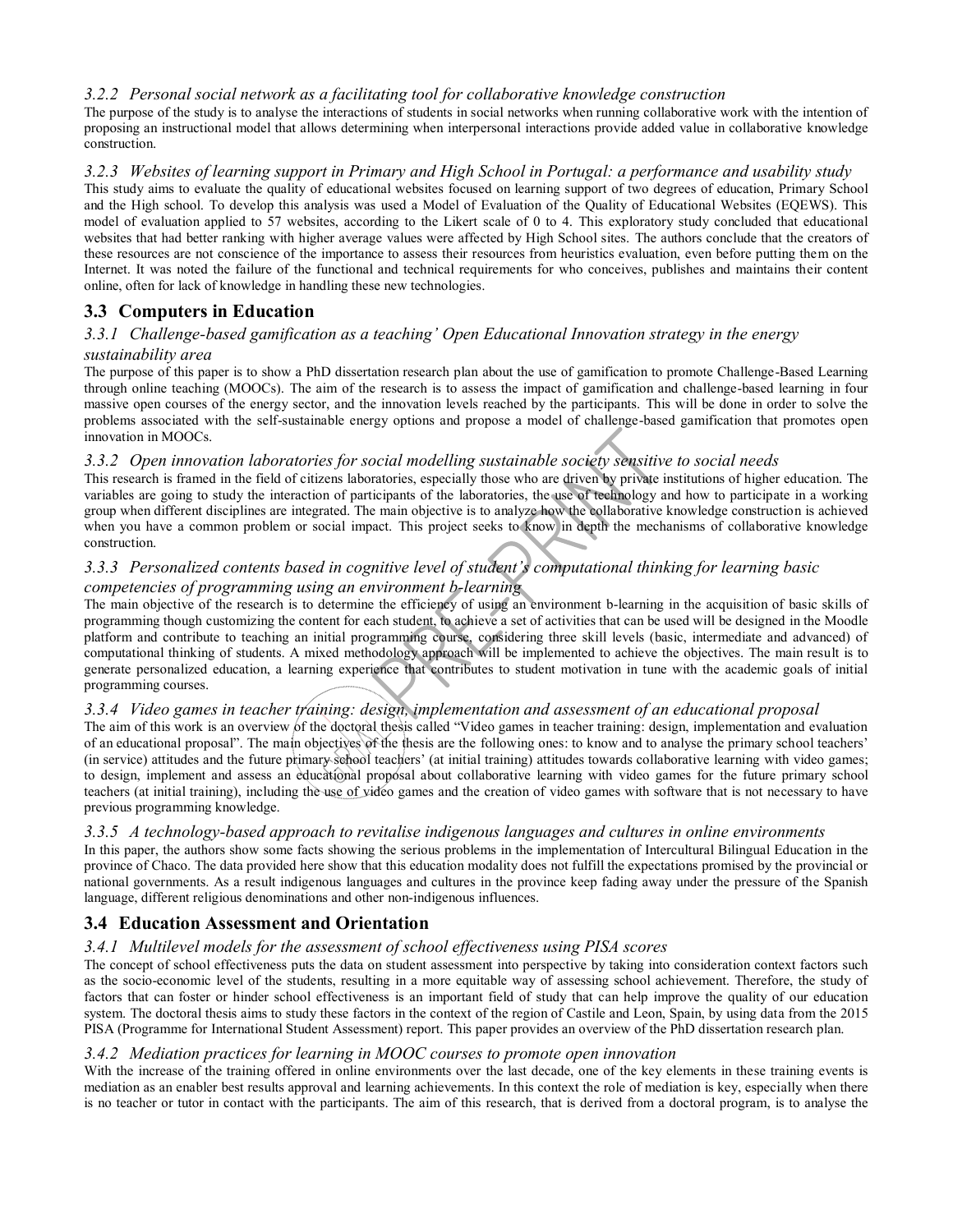practices of mediation in massive open online courses (MOOC) in the areas of energy sustainability and propose a mediation model that considers the open innovation as a key element.

#### *3.4.3 Model for Quality Evaluation and Improvement of Higher Distance Education based on Information Technology*

The paper describes a proposed model for assessing the quality of higher distance education based on the technologies of the Information and Communication. Higher education institutions can adopt this model in order to ensure proper use of Information Technologies and Communication in teaching and learning processes, and strategic processes that support the distance education. This research will use models and success stories from other countries as a basis for generating a preliminary model. Furthermore, this research contains initial reports and results as to justify the contribution of it.

#### *3.4.4 The construction of teaching practical knowledge in teachers training within the practicum*

The purpose of this paper is to show a PhD research plan about the construction of teaching practical knowledge in teachers training within the practicum. The main objective of this research is to describe how student teachers learn from their own practice by recording your actions on video, viewing and comment on the actions taken during the session in the classroom. Also, check what kinds of pedagogical knowledge emerge under different situations of reflection (individual reflection, reflection peer tutor and reflection).

#### *3.4.5 Open innovation and social construction through MOOCs of energy sustainability: contributions from theoretical foundation*

This work analyses social construction practices of learning given through MOOCs as spaces for open and collaborative innovation are. Through theoretical foundation and from an exploratory approach, the main variables related to the social construction of learning in massive open online courses and different propositions about the direction and intensity of such relationships are established. The results derived in which variables are communication and interaction. The results ensure that there is a need to propose a new organizational method for the evaluation of social learning. This study may lead to future research to strengthen practices for the social construction of learning in massive open online courses, and it may also help to propose new activities that promote social learning or determine what activities can increase the likelihood of success in the social construction of learning.

## **3.5 Communication Media and Education**

#### *3.5.1 The Narrative and Media Literacy as influential factors in the efficacy of programs for the prevention of teenage pregnancy*

Unwanted pregnancy in Ecuador is a public health problem. Studies have shown that various psychosocial factors affect risky sexual behaviour. Lack of information and poor access to sexual and reproductive healthcare service, an early start to sexual activity, impulsivity, and perceived invulnerability, among others. The aim of this study is to determine if the level of media literacy mitigates the impact of two videos, narrative and non-narrative, how that impacts their attitude, knowledge, and intentional behaviour to prevent unwanted pregnancy, and the perceived vulnerability, counter-argumentation will also be considered, transport and identification with characters as variable mitigating factors. Experimental research will be applied to adolescent women. The results are intended to be used to show the efficacy of the messages in pregnancy prevention videos are key to be considered in healthcare campaigns for sexual and reproductive health in adolescents. derived in which variables are communication and interaction. The results converte that the present in the corporation and the corporation of sacking is massive open othic corresponds and them able below the rest of the pr

#### *3.5.2 Impact of the narrative formats on the behavior improvement in relation to the socially stigmatized groups: the effect of empathy and similarity in terms of social identity*

The aim of this paper is to study the effect of narrative formats on the reduction of negative prejudices and worldviews in regard to the different socially stigmatized groups (as a collective of immigrants). Two experiments that analyse the impact of the effect of narrations on the behaviour in regard to the stigmatized groups will be conducted, paying particular attention to the empathy role, identification with the characters and the similarity in terms of social identity.

## **3.6 Medicine and education**

#### *3.6.1 Artificial Neural Networks applications in Computer Aided Diagnosis. System design and use as an educational tool*

This paper describes the motivation, state-of-the-art, hypotheses and research objectives of a doctoral thesis focused on Computer Aided Diagnosis and Detection (CAD), a valuable automated tool for specialists who interpret medical images, that provides information which can be used as a "second opinion" or supplementary data in their decision making process. Developing CAD schemes based in the machine learning models called Artificial Neural Networks (ANNs), which could be applied to different image modalities, is the main objective of the first phase of the dissertation. Their integration in a software environment that allows the user to handle and access to information efficiently is of key importance in the process. The validation of the system in clinical practice and the investigation of their possible uses as an educational tool for trainees during residency programs is the second phase.

## **3.7 Engineering and Education**

#### *3.7.1 Proposal of a Framework of IT Governance for Public Universities in Ecuador*

This paper describes the utility of a framework of corporative Information Technology (IT) Governance and how a specific, simpler, progressive and scalable model can be a reference and used in the Ecuadorian public universities. The purpose is ensuring the correct use of the IT, generating business value. The main objective is converting the IT in an corporate strategic element, so that it can serve as a support